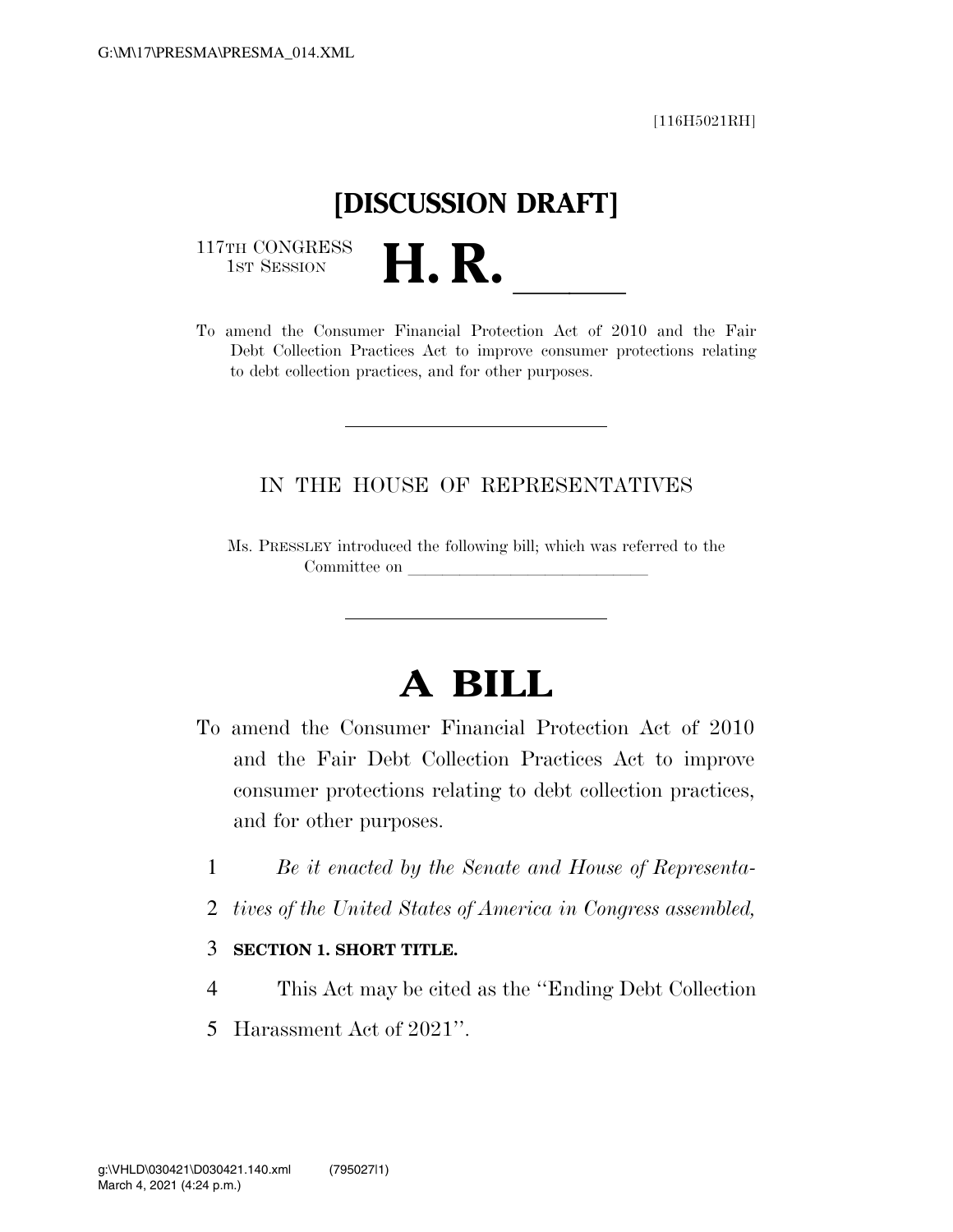**SEC. 2. CONSUMER PROTECTIONS RELATING TO DEBT COL- LECTION PRACTICES.**  (a) REPORTS ON DEBT COLLECTION COMPLAINTS AND ENFORCEMENT ACTIONS.— 5 (1) SEMI-ANNUAL REPORT.—Section  $1016(c)$  of the Consumer Financial Protection Act of 2010 (12 U.S.C. 5496(c)) is amended— 8 (A) in paragraph  $(8)$ , by striking "and" at the end; (B) in paragraph (9), by striking the pe- riod at the end and inserting a semicolon; and (C) by adding at the end the following: 13 ''(10) an analysis of the consumer complaints received by the Bureau with respect to debt collec- tion, including a State-by-State breakdown of such complaints; and 17 ''(11) a list of enforcement actions taken against debt collectors during the preceding year.''. (2) ANNUAL REPORT.—Section 815(a) of the Fair Debt Collection Practices Act (15 U.S.C.  $21 \t 1692m(a)$  is amended by adding at the end the fol- lowing new sentence: ''Each such report shall also include an analysis of the impact of electronic com- munications by debt collectors on consumer experi-ences with debt collection, including a consideration

 $\mathfrak{D}$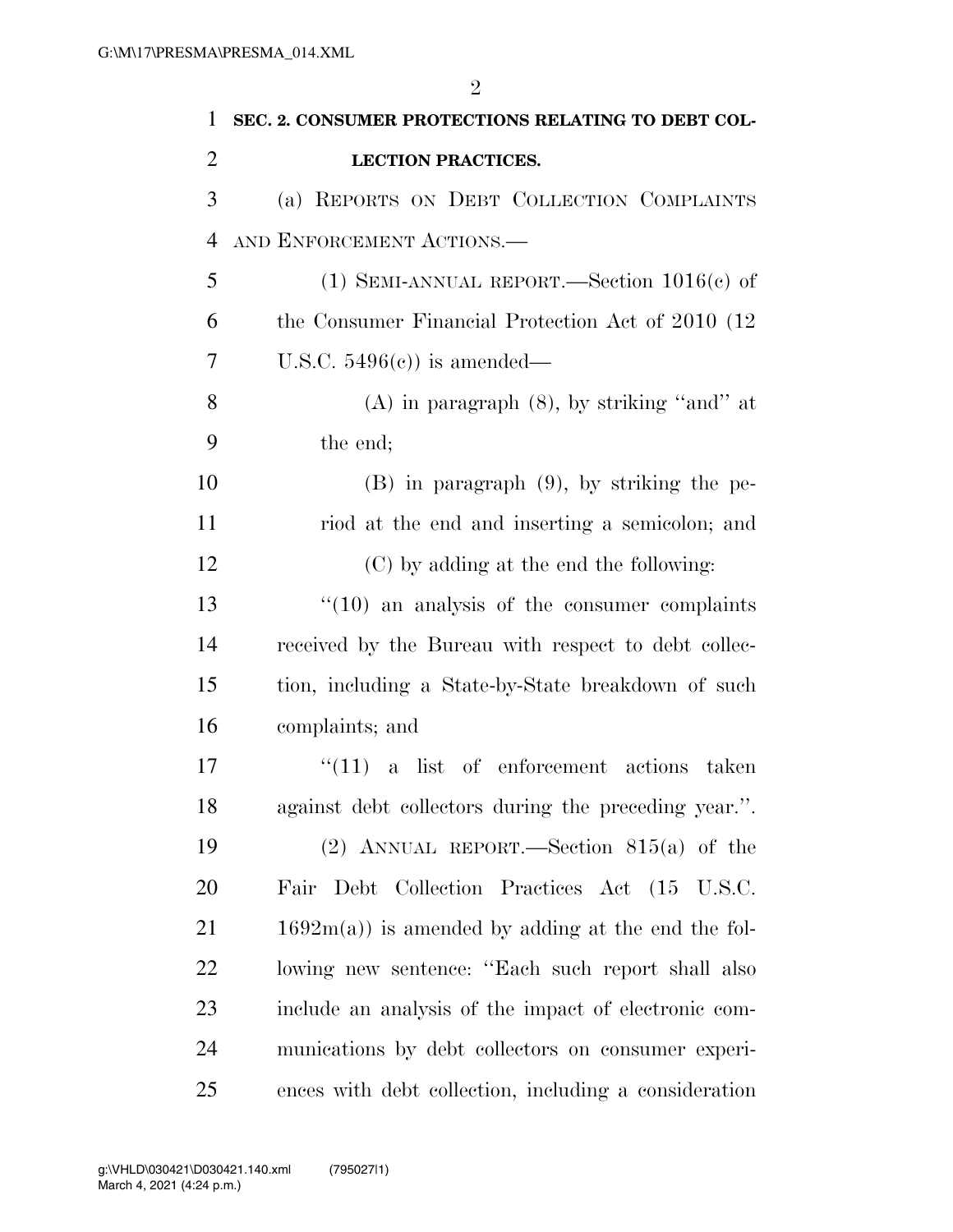of consumer complaints about the use of electronic communications in debt collection.''.

 (b) LIMITATION ON DEBT COLLECTION RULES.— Section 1022 of the Consumer Financial Protection Act of 2010 (12 U.S.C. 5512) is amended by adding at the end the following:

 ''(e) LIMITATION ON DEBT COLLECTION RULES.— The Director may not issue any rule with respect to debt collection that allows a debt collector to send unlimited email and text messages to a consumer.''.

 (c) PROTECTION OF CONSUMERS FROM UNLIMITED TEXTS AND EMAILS USED IN DEBT COLLECTION.—Sec- tion 806 of the Fair Debt Collection Practices Act (15 U.S.C. 1692d) is amended by adding at the end the fol-lowing new paragraph:

 ''(7) Contacting the consumer electronically, in- cluding by email or text message, without consent of the consumer, after such consent has been with- drawn, or more frequently than the consumer con-sents to be contacted.''.

21 (d) ENSURING CONSUMERS RECEIVE NOTICE OF DEBT COLLECTION PROTECTIONS.—Section 809(a) of the 23 Fair Debt Collection Practices Act  $(15 \text{ U.S.C. } 1692 \text{g(a)})$  is amended in the matter preceding paragraph (1) by striking ''Within five days'' and all that follows through